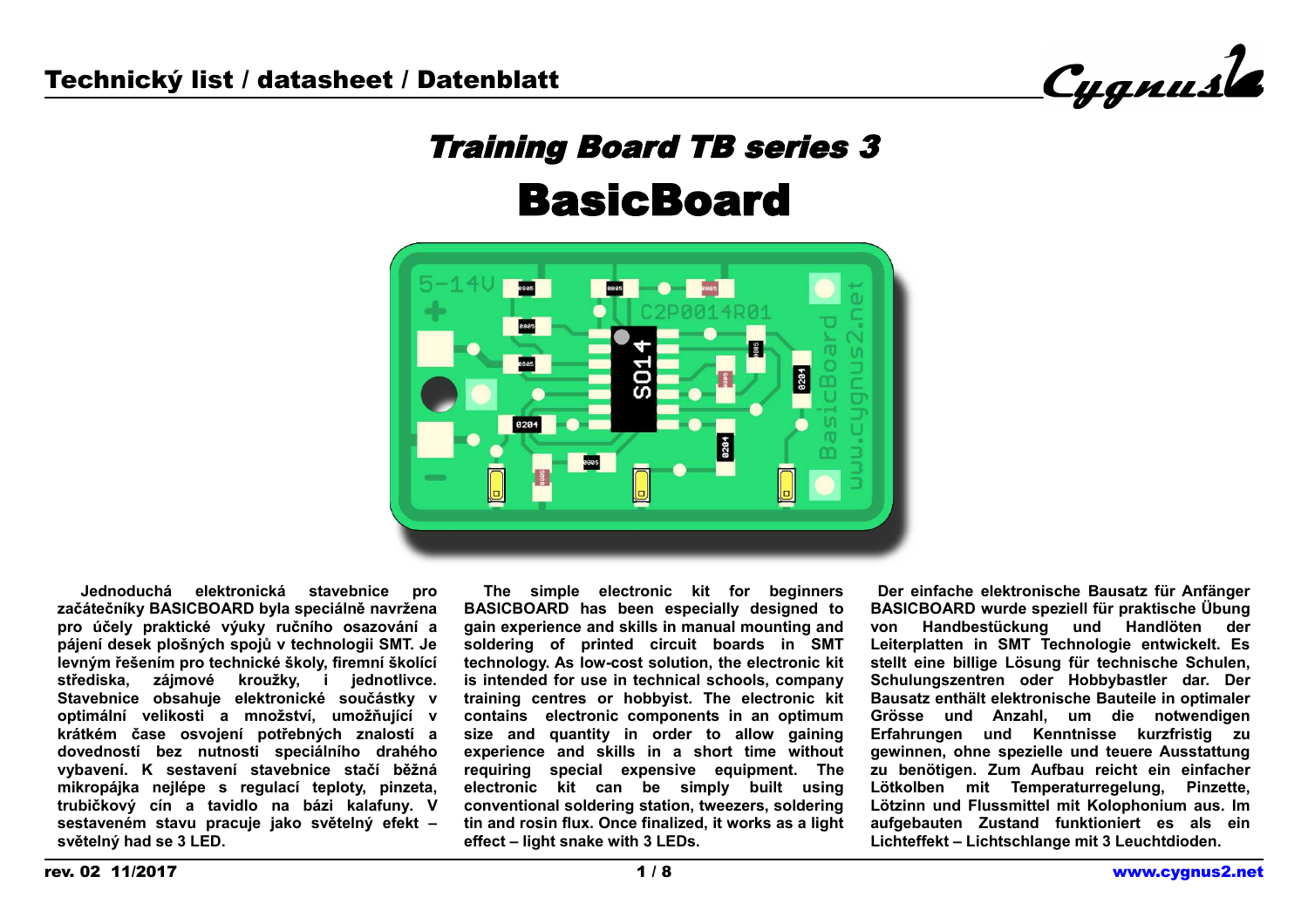# Technický list / datasheet / Datenblatt

**Všechny součástky jsou opatřeny měřícími body umožňující elektrický test pájených spojů a součástek a měření průběhu elektrického napětí na libovolné součástce.**

► jednostranná DPS z materiálu FR4 se zelenou nepájivou maskou a povrchovou úpravou HAL ► rozměry DPS 42 x 24 mm, tloušťka 1,0 mm

► funkce - světelný had se 3 LED

► SMD pouzdra typu 0805, 0204 / 1206, 3014, SO-14 ► počet SMD pouzder 16, technologie - výlučně SMT

**Each component is equipped with test points allowing additional testing of solder points and soldered components and measuring of voltage waveforms on any component.**

## **Main features**

- $\blacktriangleright$  FR4 single sided printed circuit board with green solder resist and HAL
- ► PCB size 42 x 24 mm, board thickness 1,0 mm
- ► SMD packages 0805, 0204 / 1206, 3014, SO-14
- ► SMD package quantity 16, technology SMT only
- $\blacktriangleright$  function light snake with 3 LEDs

**Alle Bauteile sind mit Messpunkten ausgestattet, um die Lötstellen und eingelötete Bauteile elektrisch prüfen und Spannungsverläufe an beliebigen Bauteilen messen zu können.**

#### **Hauptmerkmale**

- ► einseitige Leiterpaltte aus FR4 mit grünem Lötstopplack und HAL
- ► Abmessungen der LP 42 x 24 mm, Dicke 1,0 mm
- ► SMD Gehäusen 0805, 0204 / 1206, 3014, SO-14
- ► Anzahl der SMD Gehäusen 16, Technologie SMT
- ► Funktion Lichtschlange mit 3 Leuchtdioden

| <u>typ / type / Typ</u> | objednací číslo / ordering code / Bestellnummer |
|-------------------------|-------------------------------------------------|
| BasicBoard              | C2P0014                                         |



**Hlavní vlastnosti**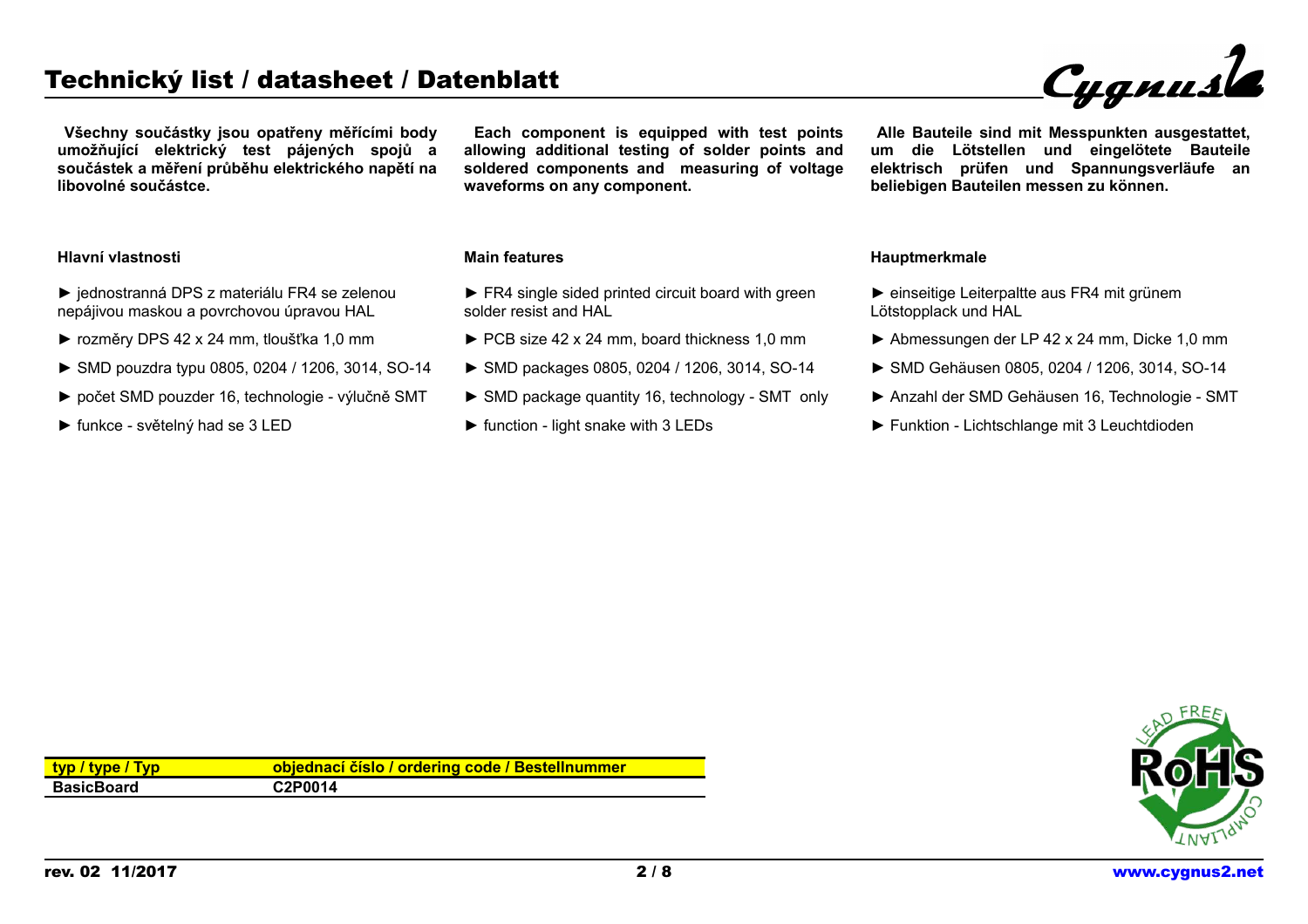



Three LED chain with operational amplifier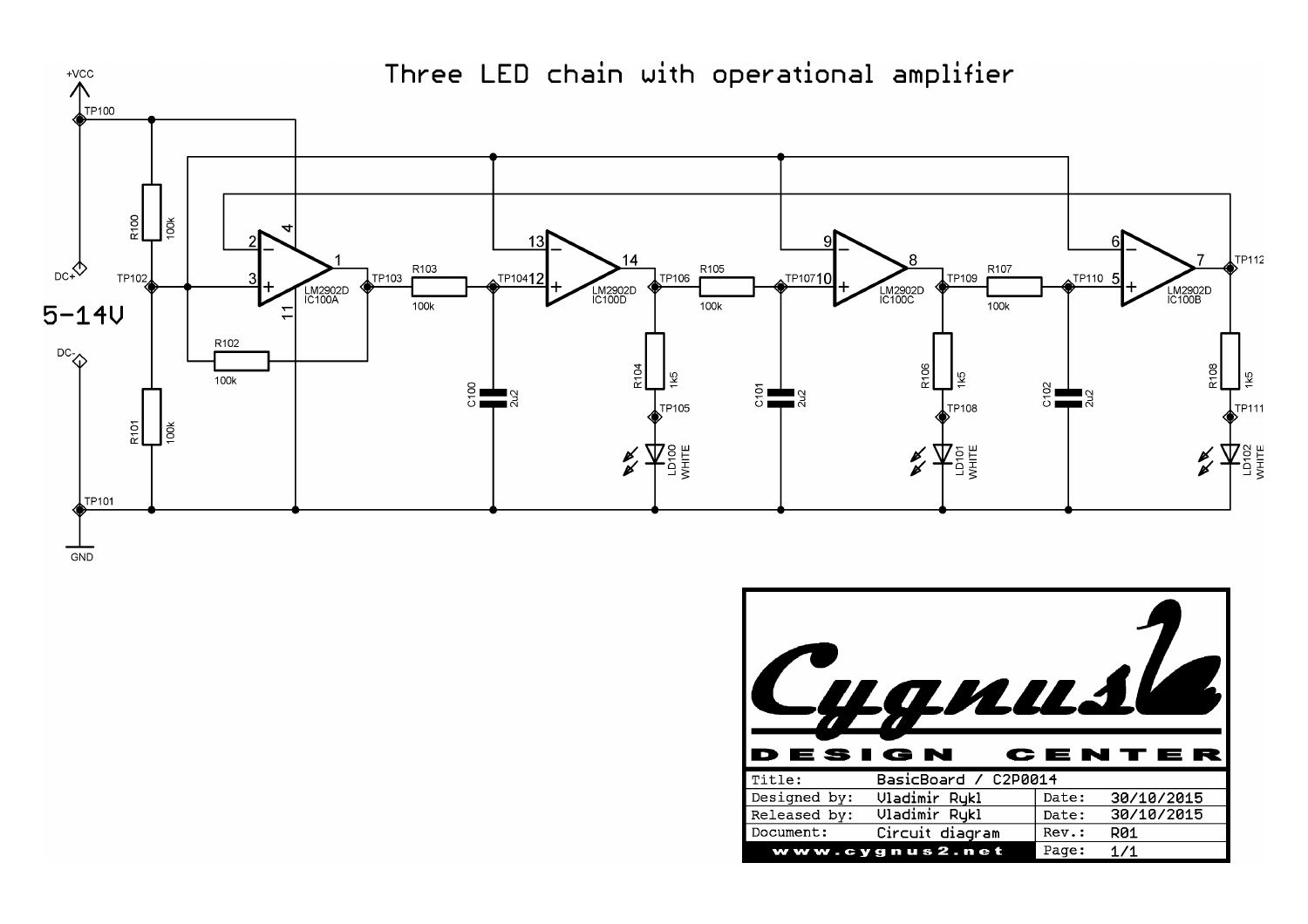

## component selector

- $+ + + + -$  100k/0805/6x  $\overline{\phantom{0}}$
- $\rightarrow$  1k5/1206/0204/3x
- $\rightarrow$   $\rightarrow$  2u2/0805/3x
- $\leftarrow$  LED/3014/3x
- $\rightarrow$  LM2902D/S0-14/1x

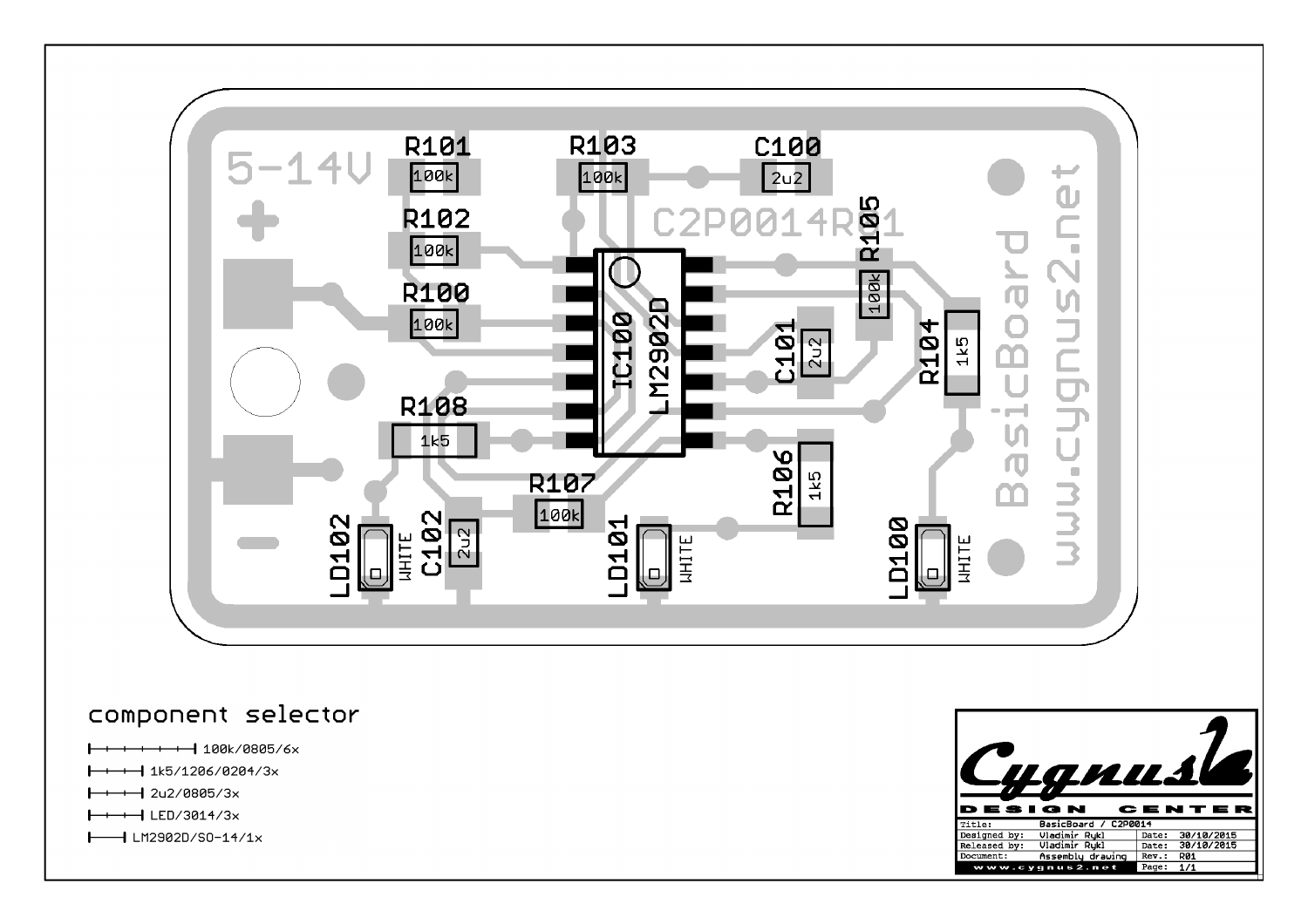

## component selector

- $+ + + +$  100k/0805/6x  $\overline{\phantom{0}}$
- $\rightarrow$  1k5/1206/0204/3x
- $\rightarrow$   $\rightarrow$  2u2/0805/3x
- $\leftarrow$  +  $\leftarrow$  LED/3014/3x
- $\rightarrow$  LM2902D/S0-14/1x

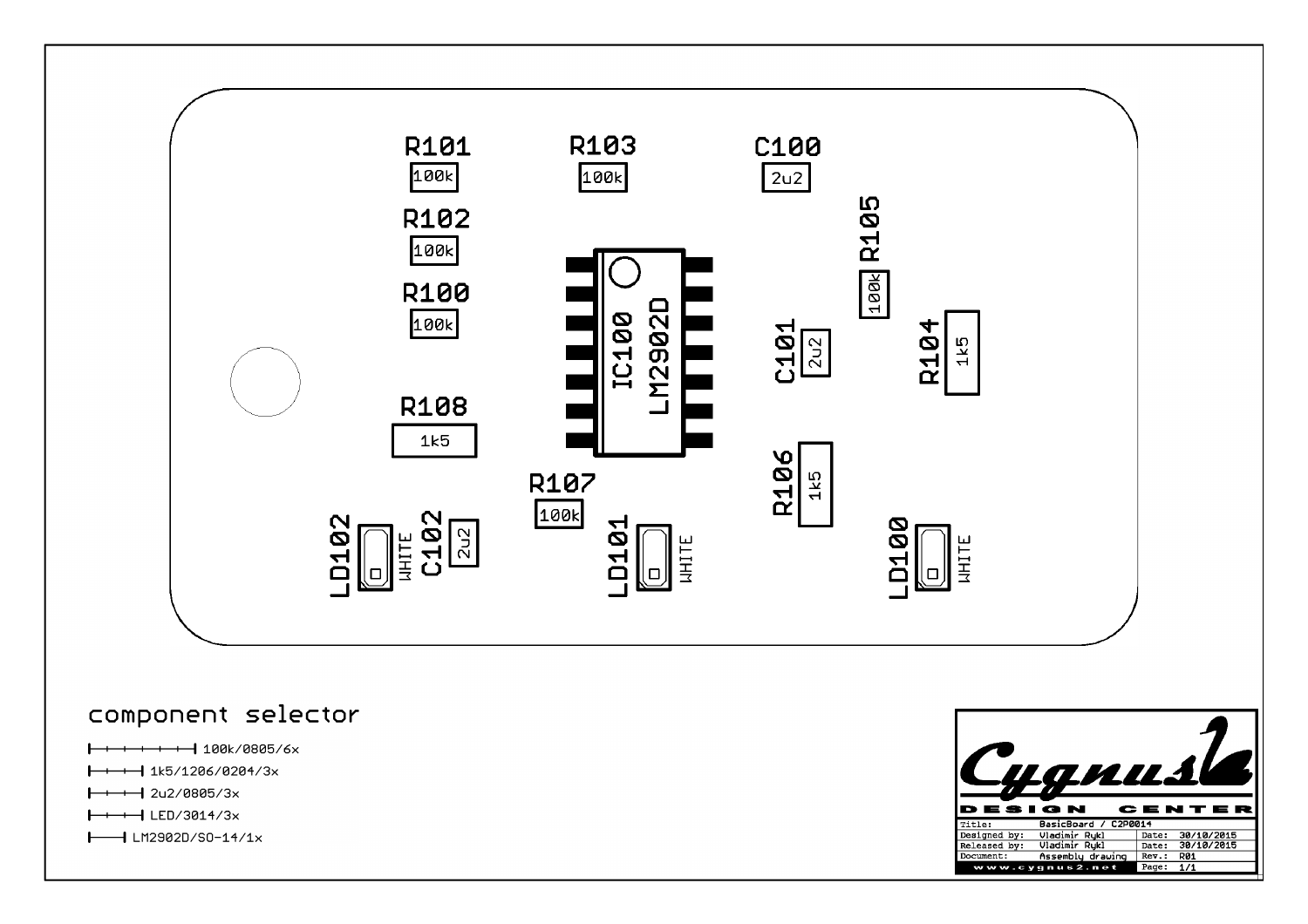| <b>Cygnusle</b> |
|-----------------|
|                 |

#### **Rozpiska / Bill Of Material / Stückliste**

| <b>Hodnota / typ</b> | <b>Přípustná odchylka</b>  | <b>Pouzdro</b> | <b>Počet</b>     | <b>Identifikátor</b>               |
|----------------------|----------------------------|----------------|------------------|------------------------------------|
| Value / type         | <b>Allowed deviation</b>   | <b>Package</b> | <b>Quantity</b>  | <b>Reference</b>                   |
| Wert / Typ           | <b>Erlaubte Abweichung</b> | <b>Bauform</b> | <b>Stückzahl</b> | <b>Bezeichner</b>                  |
| 1k5                  | 1k - 2k2                   | 1206 / 0204    | 3                | R104, R106, R108                   |
| 100k                 | 68k - 220k                 | 0805           | 6                | R100, R101, R102, R103, R105, R107 |
| 2u2                  | 1u - 4u7                   | 0805           | 3                | C100, C101, C102                   |
| white LED            | any colour                 | 3014           | 3                | LD100, LD101, LD102                |
| <b>LM2902D</b>       | <b>LM324D</b>              | <b>SO-14</b>   |                  | <b>IC100</b>                       |
| 9V battery clip      |                            | $\sim$         |                  | $\blacksquare$                     |
| DPS/PCB/LP -         |                            |                |                  |                                    |

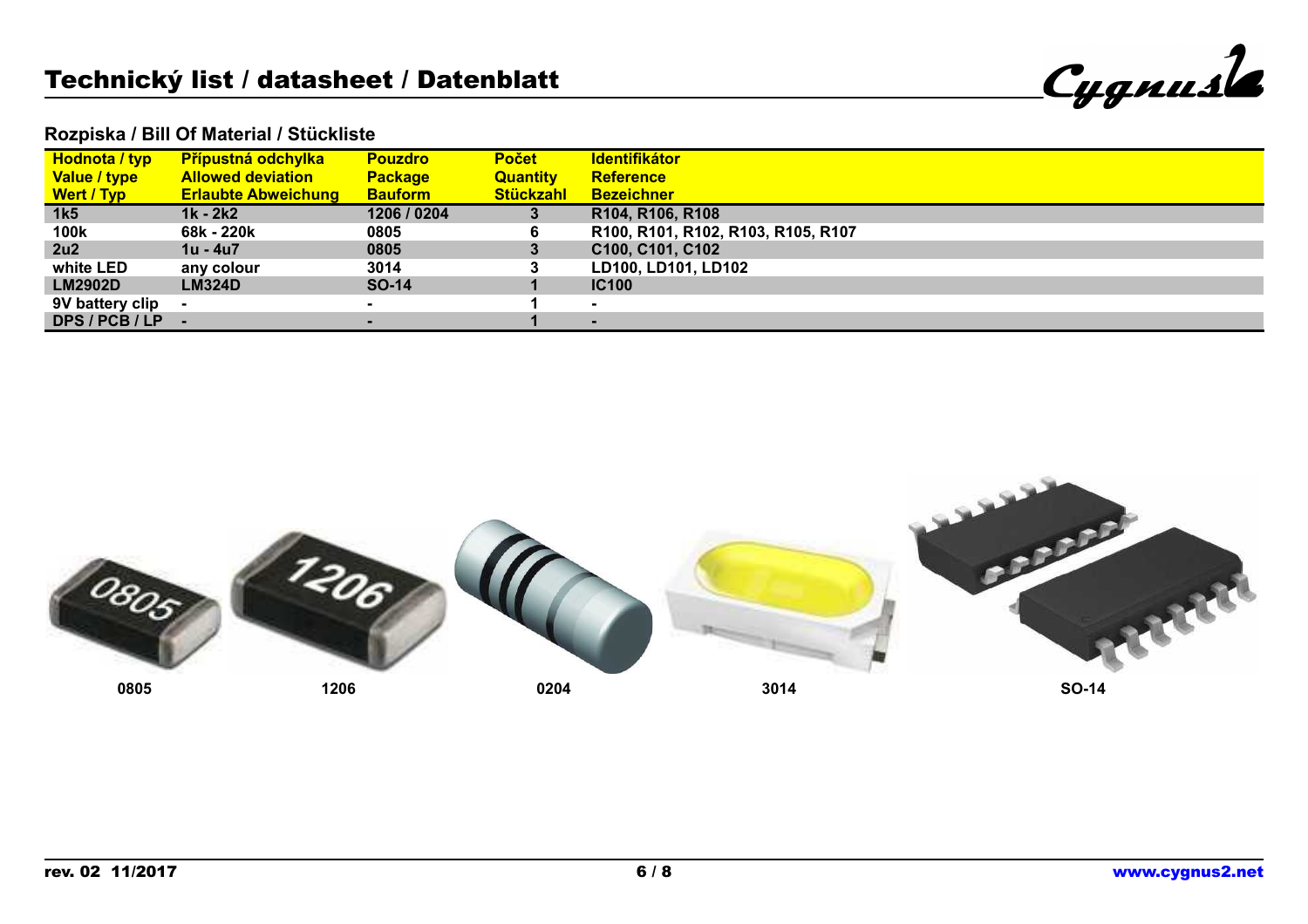

#### **Popis obvodu**

 Elektronický obvod pracuje jako světelný efekt světelný had se 3 LED. Všechny LED se postupně rozsvítí a pak postupně zhasnou. Napájení zajišťuje jedna baterie 9V typ 6F22.

#### **Circuit description**

 The electronic circuit works as a light effect - light snake with 3 LEDs. All LEDs are turned on and turned off consecutive. It is powered by a 9V battery type 6F22.

## **Schaltungsbeschreibung**

 Die elektronische Schaltung arbeitet als ein Lichteffekt - Lichtschlange mit 3 Leuchtdioden. Alle LEDs werden nacheinander ein- und ausgeschaltet. Versorgung mit einer 9V Batterie Typ 6F22.

#### Charakteristické údaje / Electrical characteristics / Elektrische Kennwerte

| <mark>∕ Parametr / Parameter / Parameter∕</mark>                                                |     | vım.  | WD.  | <b>Max</b> | Nednotka / Unit / Einheit |
|-------------------------------------------------------------------------------------------------|-----|-------|------|------------|---------------------------|
| napájecí napětí / supply voltage / Versorgungsspannung                                          | Vcc |       | 9,0  | 14.0       |                           |
| strední napájecí proud / average current consumption / mittlerer Versorgungsstrom @ Vcc = 9,0 V | lcc |       | 15.0 |            | mА                        |
| rozsah pracovních teplot / operating temperature range / Temperaturbereich                      |     | $-20$ |      | +80        | $\circ$                   |